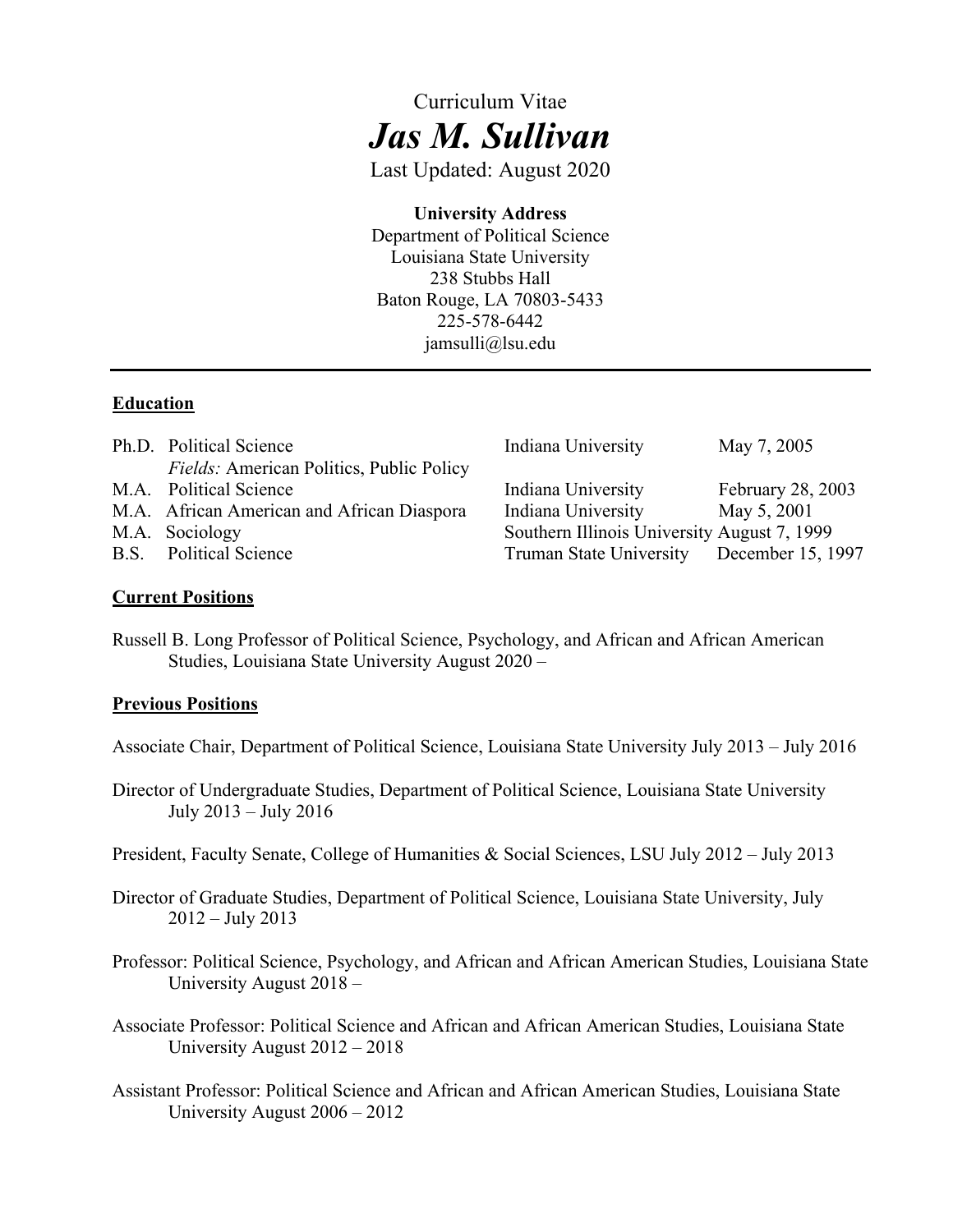#### **Visiting Positions**

Summer 2007 Visiting Research Scholar in Dr. Mahzarin Banaji's Implicit Social Cognition Lab, Department of Psychology, Harvard University: Cambridge, Massachusetts.

#### **Books**

- **Sullivan, Jas M.**; Winburn, Jonathan; and Cross, William. (October 2018). *Dimensions of Blackness: Racial Identity and Political Beliefs* (Albany, NY: SUNY Press).
- **Sullivan, Jas M**. and Cross, William. (October 2016). *Meaning-Making, Internalized Racism, and African American Identity, eds.,* (Albany, NY: SUNY Press).
- **Sullivan, Jas M.** and Email, Asharf. (June 2012). *African American Identity: Racial and Cultural Dimensions of the Black Experience, eds., (Lanham, MD: Lexington Books).*
- **Sullivan, Jas M.** and Winbun, Jonathan. (December 2011). The Louisiana Legislative Black **Sullivan, Jas M.** and Winbun, Jonathan. (December 2011). *The Louisiana Legislative Black Caucus: Race and Representation in the Pelican State* (Baton Rouge, LA: Louisiana State University Press).

#### **Publications: Refereed Journals & Book Chapters**

- Study of American Life." *Journal of Community Psychology*. **Sullivan, Jas M.**; Harman, Moriah; and Sullivan, Samaah. (2021). "Gender Differences in African Americans' Reactions to and Coping with Discrimination: Results from the National
- **Sullivan, Jas M.** (2020). "Does Region Matter on African Americans' Reaction to Discrimination?: An Exploratory Study." In Lori Martin, *Introduction to Africana Demography,* eds., *(Boston, MA: Brill)*
- **Sullivan, Jas M.**; Henderson, Michael; Parent, Wayne; and Jonathan Winburn. (2017). "African-Americans and American Values: Does South Matter?" *Social Science Quarterly*.
- **Sullivan, Jas M.** and Platenburg, Gheni. (2016). "From Black-ish to Blackness: An Analysis of Black Information Sources' Influence on Black Identity." *Journal of Black Studies*.
- Sullivan, Jas M. and Jonathan Winburn. (2016) "The Role of Discrimination in Shaping the *Making, Internalized Racism, and African American Identity, eds.,* (Albany, NY: SUNY Presence and Strength of Linked Fate." In Jas M. Sullivan and William Cross, Jr., *Meaning-*Press).
- **Sullivan, Jas M.** and Ghara, Alexandra Z. (2015). "Racial Identity and Intergroup Attitudes: A Multiracial Youth Analysis." *Social Science Quarterly*. Multiracial Youth Analysis." Social Science Quarterly.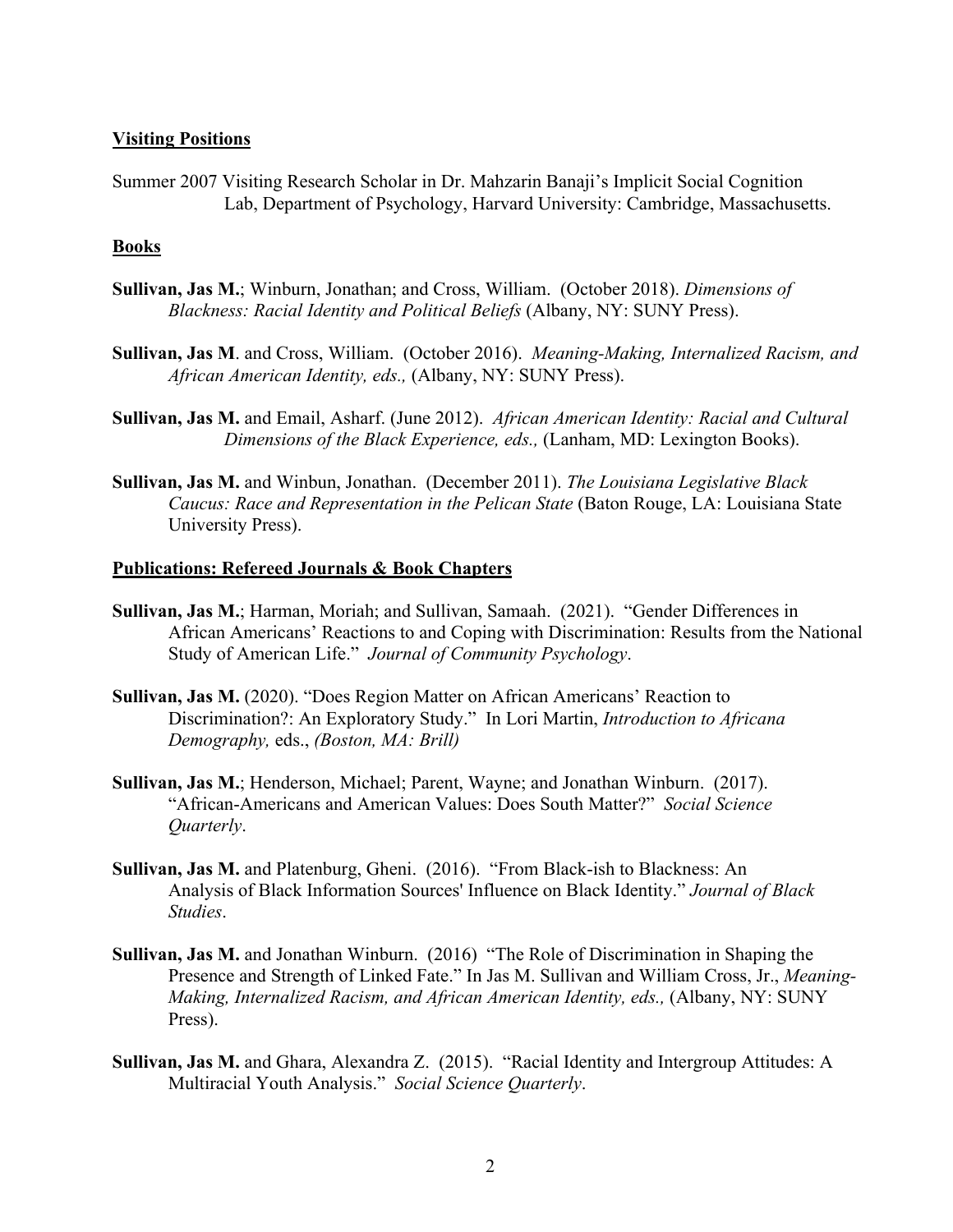- **Sullivan, Jas M.** and Ghara, Alexandra Z. (2012). "African American Racial Identity Research in Political Science: The Need for a Multidimensional Measure." In Jas M. Sullivan and Asharf Email, *African American Identity: Racial and Cultural Dimensions of the Black Experience, eds.,* (Lanham, MD: Lexington Books).
- **Sullivan, Jas M.** and Meghan, Sanders. (2012). "The President, the News, and the Oil Spill: An Examination of National and State Newspapers' Framing of Obama and his Administration's Response to the Deepwater Horizon Gulf Oil Spill." In Ashraf Esmail and Lisa Eargle, eds., *Black Beaches and Bayous: BP Deepwater Horizon Gulf Oil Spill Disaster* (University Press of America).
- Legislative Behavior: Exploring the Legislative Agenda in Post-Katrina Louisiana." Winburn, Jonathan and **Sullivan, Jas M**. (2011). "The Significance of Race and Geography on *Journal of Black Studies* 42: 791-810.
- Identity, Opinion, and Action in the Post-Civil Rights Era, eds., (New York, NY: Palgrave **Sullivan, Jas M**. (2010). "Race, Identity, and Candidate Support: A Test of Implicit Preference." In Tasha S. Philpot, and Ismail K. White*,* eds*.,* In *African-American Political Psychology:*  Macmillan).
- **Sullivan, Jas M.** and Winburn, Jonathan. (2010). "Measuring the Effects of Black Identity on Legislative Decision-Making: An Exploratory Study." *Journal of African -American Studies* 14: 359-374.
- Sanders, Meghan S. and **Sullivan, Jas M.** (2010). "Category Inclusion and Exclusion in Perceptions of African Americans: Using the Stereotype Content Model to Examine Perceptions of Groups and Individuals." *Race, Gender & Class*. Perceptions of Groups and Individuals." Race, Gender & Class.
- Local Election." *Politics and Policy* 37: 289-308. **Sullivan, Jas M.**; Major, Lesa H.; Goidel, Kirby; and Kurpius, David. (2009). "The Role of an African American Candidate on Psychological Engagement and Political Discussion in a
- Sullivan, Jas M. and Arbuthnot, Keena N. (2009). "The Effect of Black Identity on Candidate **Sullivan, Jas M.** and Arbuthnot, Keena N. (2009). "The Effect of Black Identity on Candidate Evaluations: An Exploratory Study." *Journal of Black Studies* 40: 215-23.
- **Sullivan, Jas M.** (2009). "Black Identity: What Does it Mean for Black Leaders?" *National Political Science Review* 12: 163-177.
- **Sullivan, Jas M.** and Arbuthnot, Keena N. (2008). "Black Identity Formation: A Consequence of High School Composition." *Journal of Urban Education* 5(1): 18-27.
- Esmail, Ashraf and **Sullivan, Jas M.** (2006). "African American College Males and Females: A Look at Color Mating Preferences." *Race, Gender & Class* 13 (1-2): 201-220. Look at Color Mating Preferences." Race, Gender & Class 13 (1-2): 201-220.
- **Sullivan, Jas M.** and Esmail, Ashraf (2003). "Black Candidates in Search of Electoral Support: Is Success Dependent on Residential Integration and Social Interaction?" *Journal of*  Is Success Dependent on Residential Integration and Social Interaction?" Journal of *Southern Studies* 11 (3): 101-121.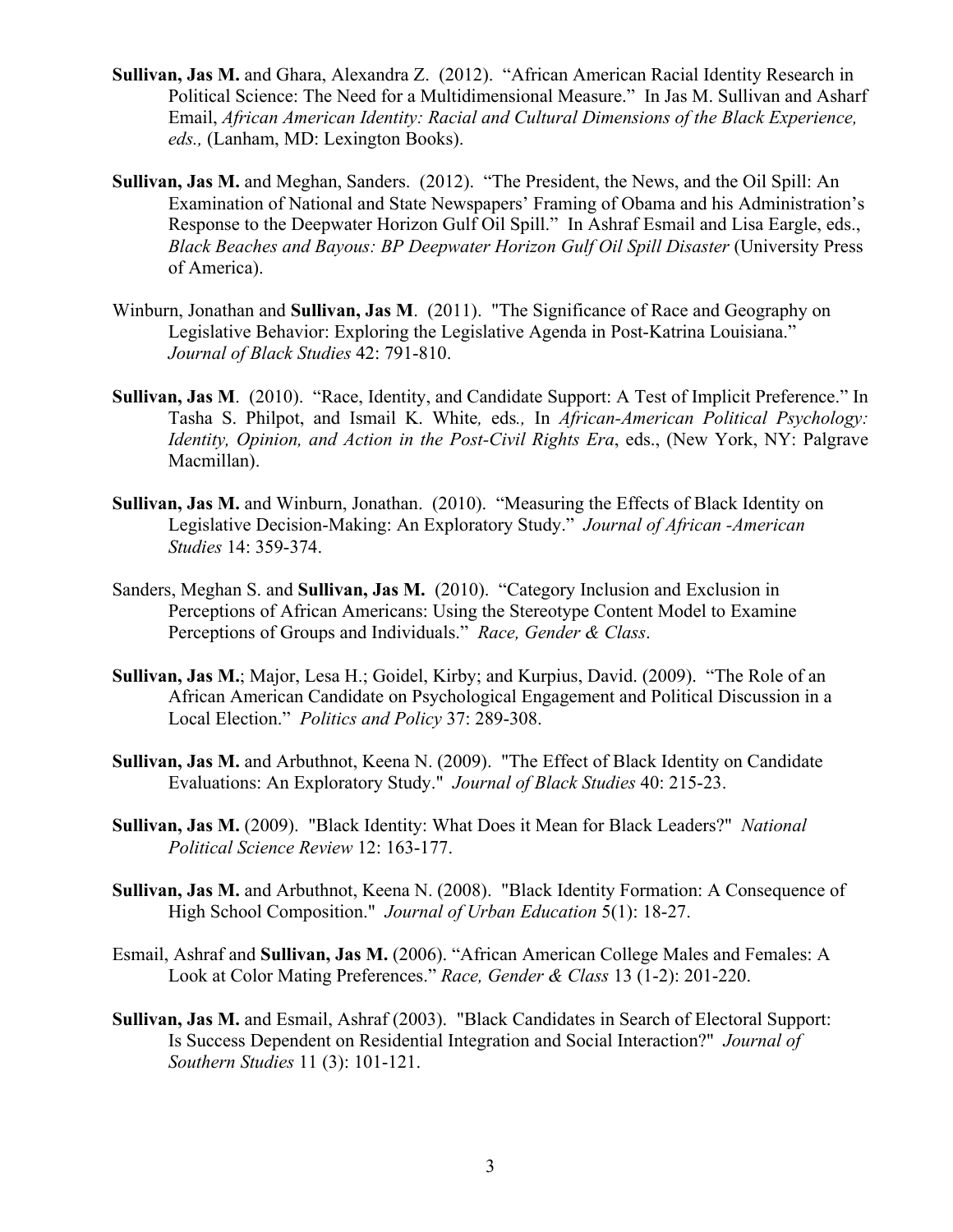- **Sullivan, Jas M.**; Soh, Ray; and Esmail, Ashraf (2002). "Interaction Patterns between Black and White College Students: For Better or Worse?" In Robert Moore, eds., *The Quality and Quantity of Contact: African Americans and Whites on College Campuses* (University Press of America).
- *Politics and Policy* 28 (2): 213-240. **Sullivan, Jas M.** and Breuning, Marijke (2000). "Understanding Diversity in African American Political Thought: Comparing Du Bois, Washington Garvey, and Elijah Muhammad."

#### **Teaching Experience**

Spring 2014, Fall 2014, Spring 2015, Fall *Methods of Inquiry:* Fall 2015, Fall 2016, Fall 2017, Fall 2018 *Research Design, Spring 2021 Political Psychology,* Fall 2019 *Advanced Social Psychology*, Spring 2019, Spring 2020, Spring 2021 *Implicit Bias:* Fall 2017 *Stereotyping & Discrimination:* Spring 2016, Spring 2017, Fall 2019 *Senior Seminar: Psychology of Racial Stereotypes*, Spring 2010, Spring 2012, Fall 2011, Fall 2012, Spring 2013, Fall 2013, Spring 2014, Fall 2014, Spring 2015, Fall 2015, Spring 2016, Spring 2017, Fall 2019, Spring 2021 *Racial Stereotypes in Electoral Politics,* Fall 2007, Spring 2008, Fall 2008, Spring 2009, Spring 2012, Fall 2012 *Focus Groups*: Fall 2016, Fall 2018 *Research Methods in Political Science*, Spring 2010, Spring 2011, Fall 2011

*Political Scandals in American Politics*, Summer 2014, Spring 2015, Summer 2015, Summer 2016, Spring 2018 (Online), Fall 2018 (Online), Spring 2019, Fall 2020, Fall 2021

 *Contemporary Black Leadership*, Fall 2008, Spring 2011 *Introduction to African & African-American Studies*, Fall 2006, Spring 2007, Spring 2008, Fall 2012, Spring 2013, Fall 2013, Spring 2014, *Race in American Politics*, Fall 2010 *19th Century African American Leadership*, Fall 2011 *Blacks and the American Political System*, Fall 2006 *Professional Development in Political Science*, Fall 2012 *Introduction to American Government and Politics*, Summer 2004, Summer 2005 *Black Popular Culture*, Spring 2009, Fall 2010, Spring Intersession 2012 *Black Intellectual Thought*, Fall 2007 *Black Politics*, Fall 2002, Fall 2003 Fall 2014, Spring 2015, Fall 2015, Spring 2016 (Online), Summer 2016 (Online), Fall 2016 (Online), Spring 2017 (Online), Summer

 2017 (Online), Fall 2017 (Online), Spring 2018 (Online), Spring 2019, Spring 2020, Fall 2020, Fall 2021 2018, (Online), Summer 2018 (Online), Fall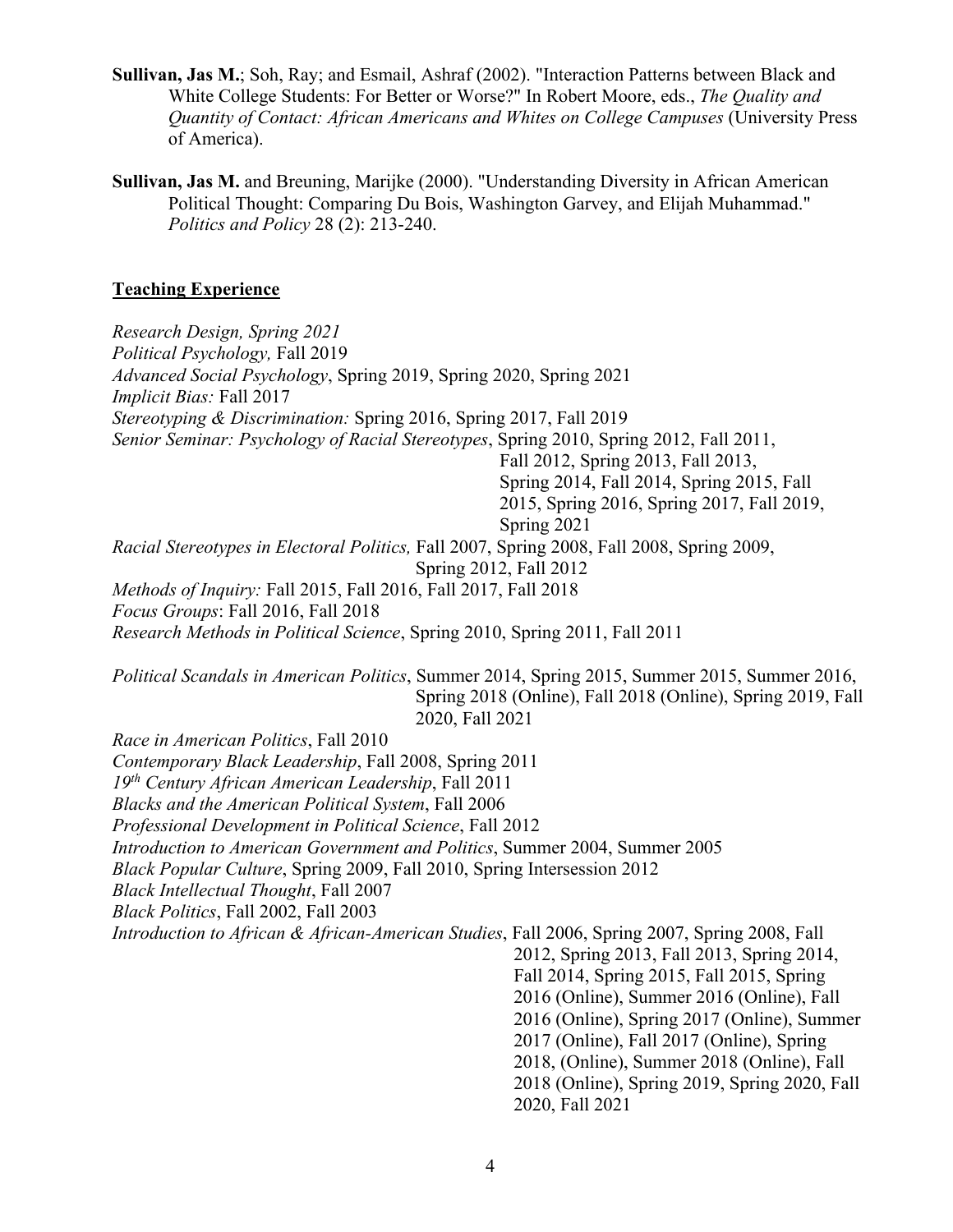#### **Quantitative Teaching Evaluations (5.0 =** *Highest Score Possible***) (Total Avg. derived from:** *Summary of all Scores***)**

| Year              | Course #                    | <b>Semester</b> | <b>Course Title</b>                                               | <b>Score</b>     |
|-------------------|-----------------------------|-----------------|-------------------------------------------------------------------|------------------|
| 2006              | <b>POLI 4038</b>            | Fall            | Blacks and the American Political System                          | 4.1              |
| 2006              | AAAS2000                    | Fall            | Intro to African and Af-Am Studies                                | 4.7              |
| 2007              | AAAS2000                    | Spring          | Intro to African and Af-Am Studies                                | 4.6              |
| 2007              | <b>POLI 4000</b>            | Fall            | Race and Elections                                                | 4.5              |
| 2007              | AAAS3024                    | Fall            | <b>Black Intellectual Thought</b>                                 | 4.6              |
| 2008              | <b>POLI 4000</b>            | Spring          | Race and Elections                                                | 4.4              |
| 2008              | <b>AAAS2000</b>             | Spring          | Intro to African and Af-Am Studies                                | 4.6              |
| 2008              | <b>POLI 4000</b>            | Fall            | Race and Elections                                                | 4.7              |
| 2008              | AAAS3902                    | Fall            | Contemporary Black Leadership                                     | 4.7              |
| 2009              | <b>POLI4000</b>             | Spring          | Race and Elections                                                | 4.5              |
| 2009              | AAAS2410                    | Spring          | <b>Black Popular Culture</b>                                      | 4.6              |
| 2010              | POLI4001                    | Spring          | Research Methods in Political Science                             | 4.7              |
| 2010              | AAAS4020                    | Spring          | Senior Seminar: Racial Stereotypes                                | 4.8              |
| 2010              | POLI7903                    | Fall            | Race in American Politics                                         | 4.9              |
| 2010              | AAAS2410                    | Fall            | <b>Black Popular Culture</b>                                      | 4.7              |
| 2011              | POLI4001                    | Spring          | Research Methods in Political Science                             | 4.8              |
| 2011              | AAAS3902                    | Spring          | Contemporary Black Leadership                                     | 5.0              |
| 2011              | AAAS3902                    | Fall            | 19TH Century Black Leadership                                     | $\overline{4.5}$ |
| 2011              | <b>AAAS4020</b>             | Fall            | Senior Seminar: Racial Stereotypes                                | 4.9              |
| $\overline{20}11$ | <b>POLI4001</b>             | Fall            | Research Methods in Political Science                             | 4.8              |
| 2012              | AAAS3902                    | Spring          | Race & Stereotypes                                                | 4.5              |
| 2012              | <b>POLI4000</b>             | Spring          | Race and Elections                                                | $\overline{4.5}$ |
| 2012              | AAAS2000                    | Fall            | Intro to African and Af-Am Studies                                | 4.6              |
| 2012              | AAAS4020                    | Fall            | Senior Seminar: Racial Stereotypes                                | 4.8              |
| 2012              | <b>POLI4000</b>             | Fall            | Race and Elections                                                | 4.5              |
| 2012              | <b>POLI7000</b>             | Fall            | Professional Development in POLI                                  | 4.7              |
| 2013              | AAAS2000                    | Spring          | Intro to African and Af-Am Studies                                | 4.9              |
| 2013              | AAAS4020                    | Spring          | Senior Seminar: Racial Stereotypes                                | 4.5              |
| 2013              | <b>AAAS2000</b>             | Fall            | Intro to African and Af-Am Studies                                | 4.7              |
| 2013              | AAAS4020                    | Fall            | Senior Seminar: Racial Stereotypes                                | 4.9              |
| 2014              | <b>AAAS2000</b>             | Spring          | Intro to African and Af-Am Studies                                | 4.2              |
| 2014              | <b>AAAS4020</b>             | Spring          | Senior Seminar: Racial Stereotypes                                | 4.5              |
| 2014              | AAAS2000                    | Fall            | Intro to African and Af-Am Studies                                | 4.4              |
| 2014              | AAAS4020                    | Fall            | Senior Seminar: Racial Stereotypes                                | 4.2              |
| 2015              | AAAS2000                    | Spring          | Intro to African and Af-Am Studies                                | 4.8              |
| 2015              | AAAS4020                    | Spring          | Senior Seminar: Racial Stereotypes                                | 4.6              |
| 2015              | <b>POLI4000</b>             | Spring          | Political Scandals in American Politics                           | 4.4              |
| 2015              | AAAS2000                    | Fall            | Intro to African and Af-Am Studies                                | 4.5              |
| 2015              | <b>AAAS4020</b>             | Fall            | Senior Seminar: Racial Stereotypes                                | 4.9              |
| 2015              | LIBA7900                    | Fall            | Liberal Arts: Methods of Inquiry                                  | 4.7              |
| 2016              | AAAS4020                    | Spring          | Senior Seminar: Racial Stereotypes                                | 4.8              |
| 2016              | <b>POLI 7903</b>            | Spring          | Stereotyping & Discrimination<br>Liberal Arts: Methods of Inquiry | 4.7<br>4.9       |
| 2016<br>2016      | <b>LIBA7900</b><br>AAAS2000 | Fall<br>Fall    | Intro to African and Af-Am Studies                                | 4.6              |
|                   | POLI7964                    | Fall            |                                                                   | 4.5              |
| 2016<br>2017      | <b>AAAA2000</b>             | Spring          | Focus Group<br>Intro to African and Af-Am Studies                 | $3.\overline{8}$ |
| 2017              | AAAS4020                    | Spring          | Senior Seminar: Racial Stereotypes                                | 4.2              |
| 2017              | POLI7903                    |                 | Stereotyping and Discrimination                                   | 4.7              |
| 2017              | AAAS2000                    | Spring<br>Fall  | Intro to African and Af-Am Studies                                | 4.1              |
| 2017              | <b>LIBA7000</b>             | Fall            | Liberal Arts: Methods of Inquiry                                  | 4.6              |
| 2017              | <b>POLI7903</b>             | Fall            | <b>Implicit Bias</b>                                              | 4.1              |
| 2018              | AAAS2000                    | Spring          | Intro to African and Af-Am Studies                                | 4.1              |
| 2018              | <b>POLI4000</b>             | Spring          | Political Scandals in American Politics                           | 4.3              |
| 2018              | AAAS2000                    | Fall            | Intro to African and Af-Am Studies                                | 4.2              |
| 2018              | <b>LIBA7900</b>             | Fall            | Liberal Arts: Methods of Inquiry                                  | 5.0              |
| 2018              | <b>POLI4000</b>             | Fall            | Political Scandals in American Politics                           | 4.3              |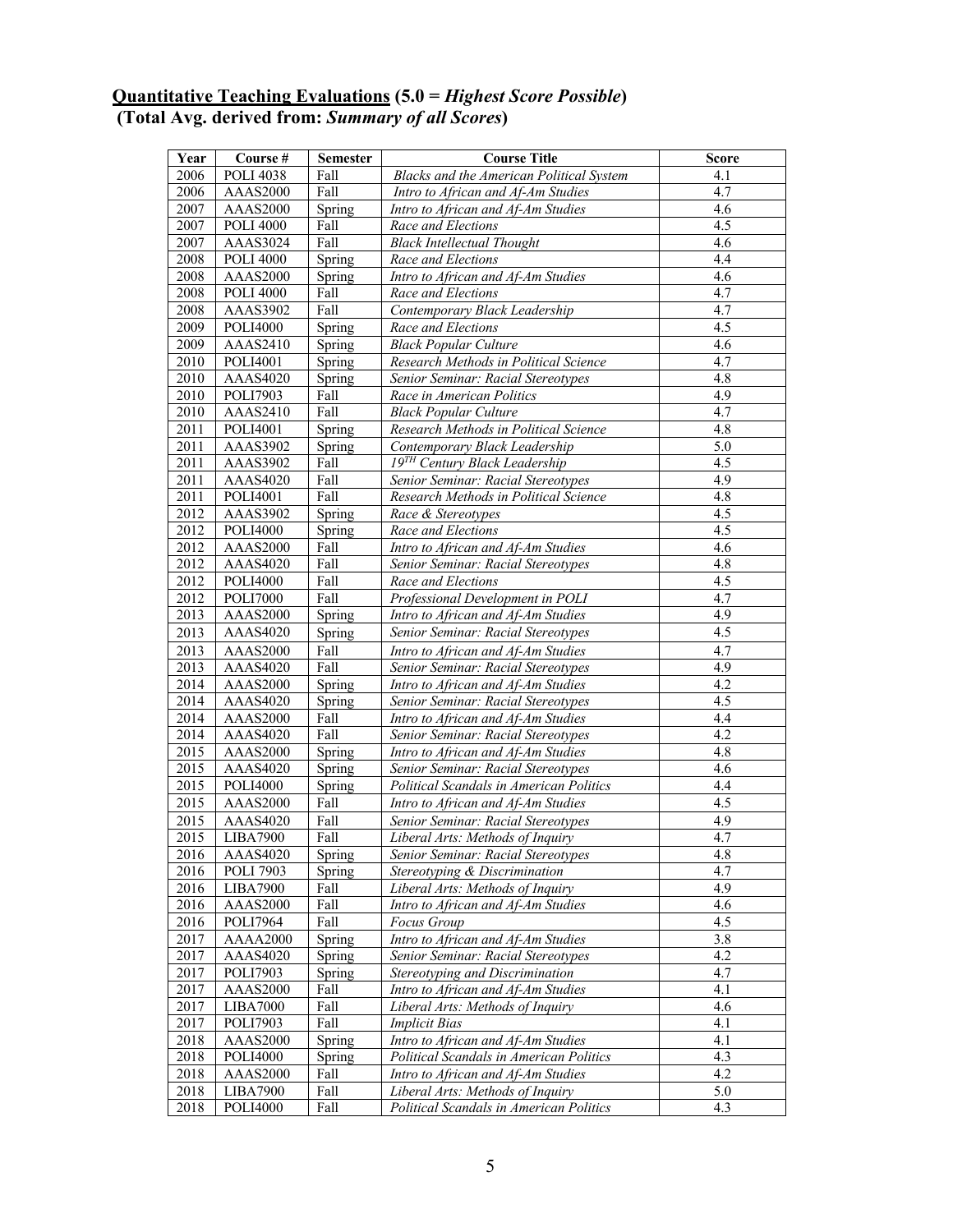| 2018 | <b>POLI 7964</b> | Fall   | <b>Focus Groups Method</b>                     | 4.9 |
|------|------------------|--------|------------------------------------------------|-----|
| 2019 | <b>AAAS 2000</b> | Spring | Intro to African and Af-Am Studies             | 3.9 |
| 2019 | LIBA7900         | Spring | Liberal Arts: Methods of Inquiry               | 4.4 |
| 2019 | <b>POLI4000</b>  | Spring | Political Scandals in American Politics        | 4.5 |
| 2019 | <b>PSYC3140</b>  | Spring | <b>Advanced Social Psychology</b>              | 4.9 |
| 2019 | AAAS4020         | Fall   | Senior Seminar: Racial Stereotypes             | 4.8 |
| 2019 | <b>POLI4000</b>  | Fall   | <b>Political Scandals in American Politics</b> | 3.4 |
| 2019 | <b>POLI7903</b>  | Fall   | Political Psychology                           | 4.8 |
| 2020 | AAAS2000         | Spring | Intro to African and Af-Am Studies             | 4.7 |
| 2020 | <b>LIBA7900</b>  | Spring | Liberal Arts: Methods of Inquiry               | 4.5 |
| 2020 | <b>AAAS2000</b>  | Fall   | Intro to African and Af-Am Studies             | 5.0 |
| 2020 | <b>POLI4000</b>  | Fall   | Political Scandals in American Politics        | 4.3 |
| 2021 | <b>AAAS2000</b>  | Spring | Intro to African and Af-Am Studies             | 4.5 |
| 2021 | <b>POLI7964</b>  | Spring | Research Design                                | 5.0 |
| 2021 | <b>PSYC3140</b>  | Spring | <b>Advanced Social Psychology</b>              | 4.1 |
|      | 4.6              |        |                                                |     |

#### **Research & Teaching Awards**

- 2019 –*Tiger Athletic Foundation Undergraduate Teaching Award* (University-wide Award): Louisiana State University.
- 2012 –*Anna Julia Cooper Teacher of the Year Award*: National Conference of Black Political Scientists (National Award).
- 2012 –*Outstanding Junior Faculty Award in the Humanities and Social Science*: Louisiana State University Chapter of Phi Kappa Phi.
- 2010 –*Tiger Athletic Foundation Undergraduate Teaching Award* (University-wide Award): Louisiana State University.

*Other Awards:* 

2012 –*TRIO Achiever Award*: Missouri-Kansas-Nebraska Chapter of the Mid-America Association of Educational Opportunity Program Personnel.

#### **Presentations**

- 2015. "African-Americans and American Values: Does South Matter" (with Michael Henderson, Wayne Parent, and Jonathan Winburn)? Paper Presented at the Annual National Conference of Black Political Scientists, Atlanta, GA.
- 2014. "Racial Priming in the Black Press: How Black Newspaper Affect Credibility Perceptions" (with Ben LaPoe). Paper Presented at the Annual Southern Political Science Association Conference, New Orleans, LA.
- 2013. "Growing Up with Jim Crow: The Lingering Effect of Racism on African-American Voter Turnout in the States" (with Jonathan Winburn and Michael Henderson). Paper Presented at the Annual State Politics and Policy Conference , Iowa City, IA.
- 2013. "Explaining Racial Political Attitudes: Multidimensional Racial Identity and the Conditional Influences of Socioeconomic Factors and Geography." With Jas M. Sullivan. Paper at the annual Midwest Political Science Association Conference. Chicago: April 11-14.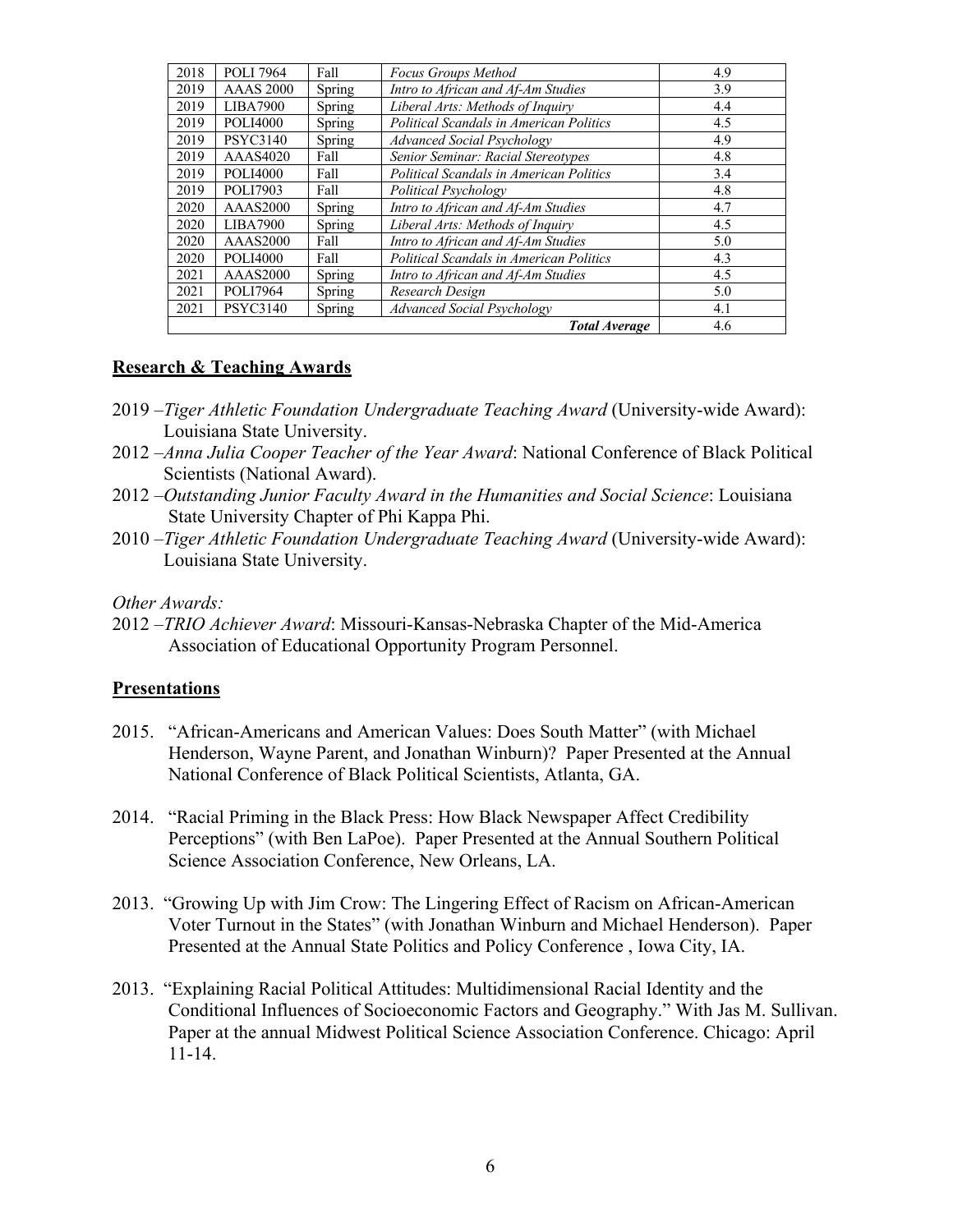- 2012**. "**The Multidimensional Influence of Racial Identity on Black Political Participation and Policy Beliefs" (with Jonathan Winburn). Paper prepared for delivery at the Annual Meeting of the Midwest Political Science Association, Chicago, IL.
- 2012. "Black Legislative Politics in Louisiana" (with Jonathan Winburn). Paper prepared for delivery at the Annual Meeting of the Southern Political Science Association, New Orleans, LA.
- 2011. "Race and Political Party: Coalitions and Roll Call Voting in the State Legislatures" (with Jonathan Winburn). Paper prepared for delivery at the Annual Meeting of the Midwest Political Science Association, Chicago, IL.
- 2011. "African American Racial Identity Activation and Political Attitudes" (with Ashraf Esmail). Paper prepared for delivery at the Annual Meeting of Race, Gender & Class, New Orleans, LA.
- 2010**.** "Disaster Resilience of Place." (with Lisa A. Eargle; Ashraf M. Esmail). Paper prepared for delivery at the Annual Meeting of the Mid-South Sociological Association, Baton Rouge, LA.
- 2010. "Stereotyping African Americans in the Age of the Obama Presidency" (with Meghan Sanders). Paper prepared for delivery at the Annual Meeting of Race, Gender & Class, New Orleans, LA.
- 2010. "African American Candidates and Political Endorsements: A Test of Implicit 2010. "African American Candidates and Political Endorsements: A Test of Implicit Preference" (with Ash Esmail). Paper prepared for delivery at the Annual Meeting of Race, Gender & Class, New Orleans, LA.
- <sup>2009</sup>**.** "Voting the Issues or Voting the Demographics? The Media's Construction of Political Candidates Credibility?" (with Lisa A. Eargle; Ashraf M. Esmail). Paper prepared for delivery at the Annual Meeting of the Mid-South Sociological Association, Lafayette, LA.
- 2008. "Affirmative Action, the Academy, and Compromised Standards: Does Affirmation Action Lower Standards in University Hiring, Tenure, and Promotions?" Paper prepared for delivery at the Meeting of the Oxford Round Table on *Diversity and the National Interest: An Interdisciplinary Perspective*, University of Oxford, England.
- 2008. "Measuring the Effects of Black Identity on Legislative Decision-Making" (with Jon Winburn). Paper prepared for delivery at the Annual Meeting of the Midwest Political Science Association, Chicago, IL.
- 2008. "The Significance of Race and Geography on Legislative Behavior: Exploring the Agenda in Post-Katrina Louisiana" (with John Winburn). Paper prepared for delivery at the Annual Meeting of the Southern Political Science Association, New Orleans, LA.
- 2007. "Multidimensional Inventory of Black Identity: Measuring the Effects of Black Identity on Political Behavior" (with Keena Arbuthnot). Paper prepared for delivery at the Annual Meeting of the Southern Political Science Association, New Orleans, LA.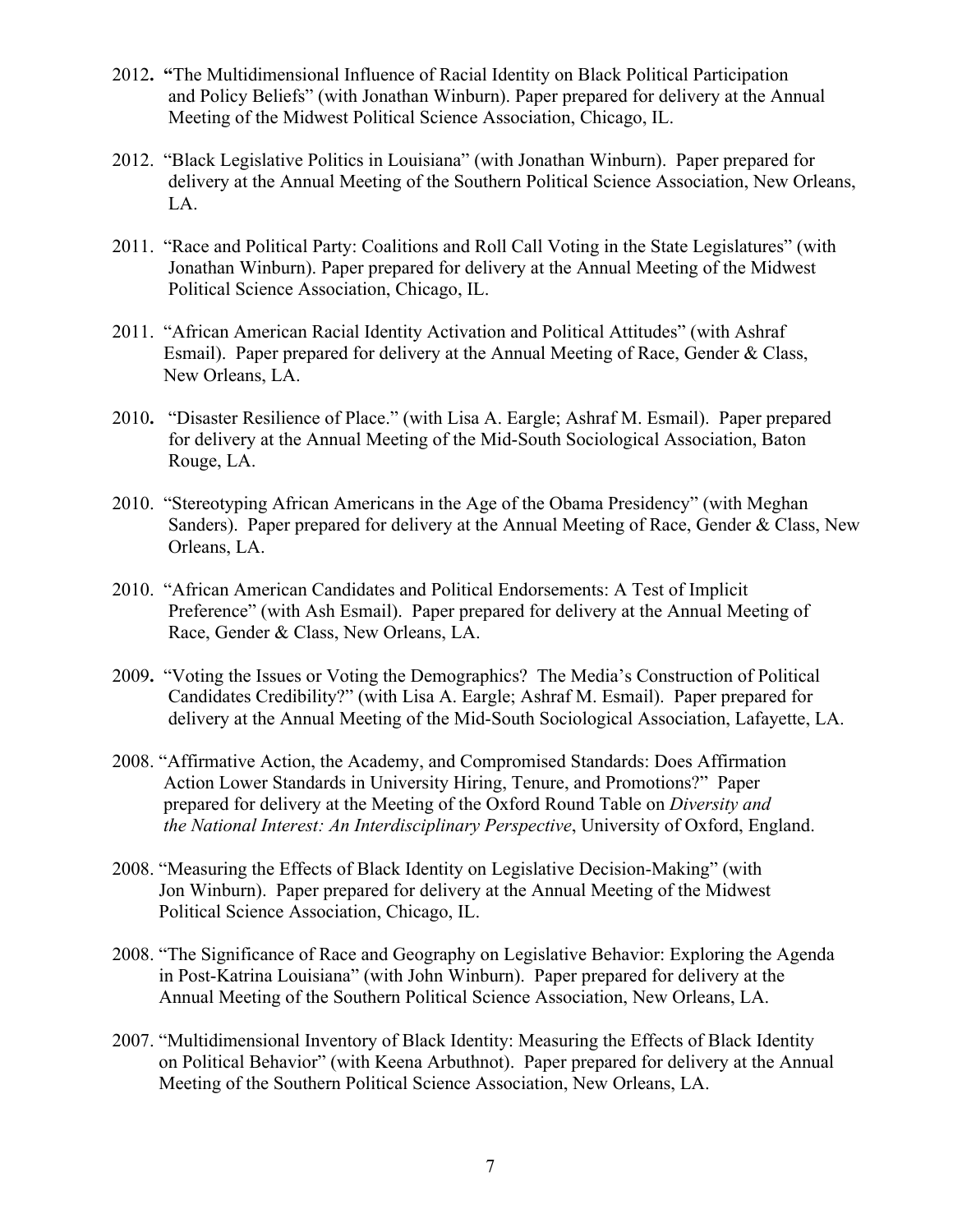- 2002. "Black Candidates in Search of Electoral Support: Is Success Dependent on Residential Integration and Social Interaction?" Political Science Graduate Student Min-Conference, Indiana University-Bloomington. *Awarded the best student paper in the American politics section*.
- 2002. "Minority Caucuses and Roll Call Voting in the State Legislatures" (with Tracy Osborn, Jonathan Winburn, and Gerald C. Wright). Paper prepared for delivery at the Annual Meeting of the American Political Science Association, Boston, MA.
- 2001. "From Racial Uplift to Personal Economic Security: Declining Idealism in Black Education. Paper prepared for delivery at the Annual Meeting of the Midwest Sociological Society meetings in St. Louis, MO.
- 1999. "Past Philosophies to Present Identities." Paper prepared for delivery at the Annual Meeting of the Midwest Sociological Society meetings in Minneapolis, MN.

# **Employment**

Additionally, provide support to students participating in OSMP January 2004-July 2006. *Academic Mentoring Coordinator*, Office of Strategic Mentoring. Indiana University—Bloomington. Responsible for providing consultancy services to participating academic departments. initiatives and to train  $\&$  supervise students employed by the program.

 January 1999- August 2001. *Associate Director/Curriculum Manager*, Upward Bound Office of Institutional Research designing and implementing the program evaluation methodology. Program. Indiana University—Bloomington. Responsible for designing, developing and coordinating both the academic year and summer session learning curriculum. Further, coordinate with the

# **Grants and Contracts**

 2008-2009 –*Howard and Nantelle Mitchiner Gittinger Professorship*: Louisiana State University, \$7,500. 2008 – *Council on Research Summer Stipend Program*: Louisiana State University, \$5,000.

 2008 – 2009 —*Statistical Consultant for Child Reduction Project* (with Dr. Huey Perry): Louisiana Department of Social Services, \$2,500.

# **Professional Memberships**

 American Political Science Association National Conference of Black Political Scientists

# **Journal Referee**

*Cultural Diversity and Ethnic Minority Psychology; Journal of Community Psychology; Journal of Race, Ethnicity, and Politics; American Politics Research***;** *American Sociological Review***;** *Journal*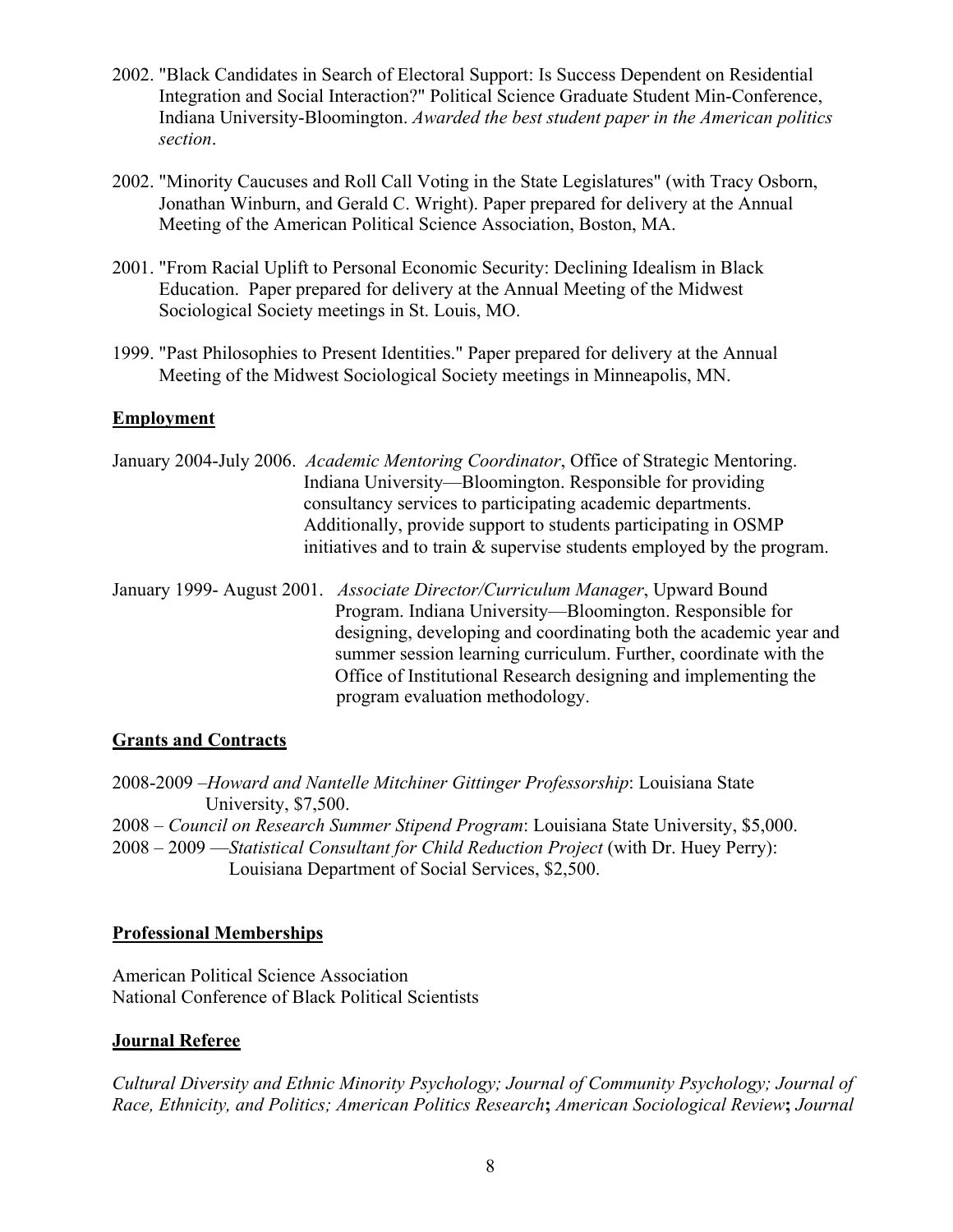*of Black Studies***;** *Journal of Higher Education***;** *Journal of Urban Education***;** *Political Behavior; Political Research Quarterly***;** *Social Science Quarterly***;** *Western Journal of Black Studies* 

#### **University Service**

#### *University-Wide Committees:*

- 2021 Member, LSU Athletics Council
- 2020 Member, University Budget Committee
- 2020 Member, University Diversity, Equity, and Inclusion Committee, LSU Faculty Senate
- 2020 Member, Diversity, Equity, and Inclusion Roadmap Committee on Academics
- 2020 2021 Faculty Advisor, Tiger Team (LSU COVID-19 Response Team)

# *College Committees:*

- 2018 Member*,* HSS College Promotion and Tenure Committee
- 2019 Member, HSS College Diversity, Equity, and Inclusion Committee
- 2015 2019 University Diversity Representative for the College of Humanities and Social Sciences
- 2014 2015 Student Grade Appeals Committee, College of Humanities and Social Science
- 2013 2014 Member, Search Committee for Dean of College of Humanities and Social Science
- 2011-2012 First Vice President, Faculty Senate, College of Humanities & Social Sciences
- 2011-2012 Chair, Faculty Welfare and Policy Committee
- 2010-2011 The Scholarship and Teaching Committee, Faculty Senate, College of Humanities & Social Sciences
- 2010-2013 Political Science Representative, Faculty Senate, College of Humanities & Social Sciences

# *Departmental Committees:*

2020 – Co-Chair, Committee on Diversity and Outreach in Psychology

- 2021 Co-Chair, Search Committee for Psychology/AAAS
- 2021 Member, Undergraduate Committee, Political Science
- 2020 -2021 Member, Graduate Committee, Political Science
- 2021 Member, Beychok Professorship Selection Committee, Political Science
- 2021 Chair, Search Committee for American Politics
- 2020 Member, Search Committee for Comparative Politics
- 2020 Member, Search Committee for Comparative Politics 2016 Co-Chair, Curriculum Review Committee, African and African American Studies
- 2016 2019 Member, Assessment Committee, Political Science
- 2014 2015 Ad hoc Committee on Undergraduate Curriculum Review, Political Science
- 2014 2015 Member, Search Committee for Joint Hire with Mass Communications and Department of Political Science
- 2011 2015 Chair, Curriculum Review Committee, African and African American Studies
- 2010 2014 Chair of Assessment Committee, African and African American Studies
- 2012 2013 Member, Search Committee Joint Hire with Sociology, AAAS
- 2012 2012 Member, Search Committee for Comparative Politics, Department of Political Science
- 2010 2012 Dean's Exploratory Committee on "*Academic Boot Camp*"
- 2009 2010 Ad hoc Committee on Publicity and Outreach, Department of Political Science
- 2008 2009 Ad hoc Committee on Publicity and Outreach, Department of Political Science
- 2008 Advisory Committee for Political Theory Hire -- Junior Faculty Representative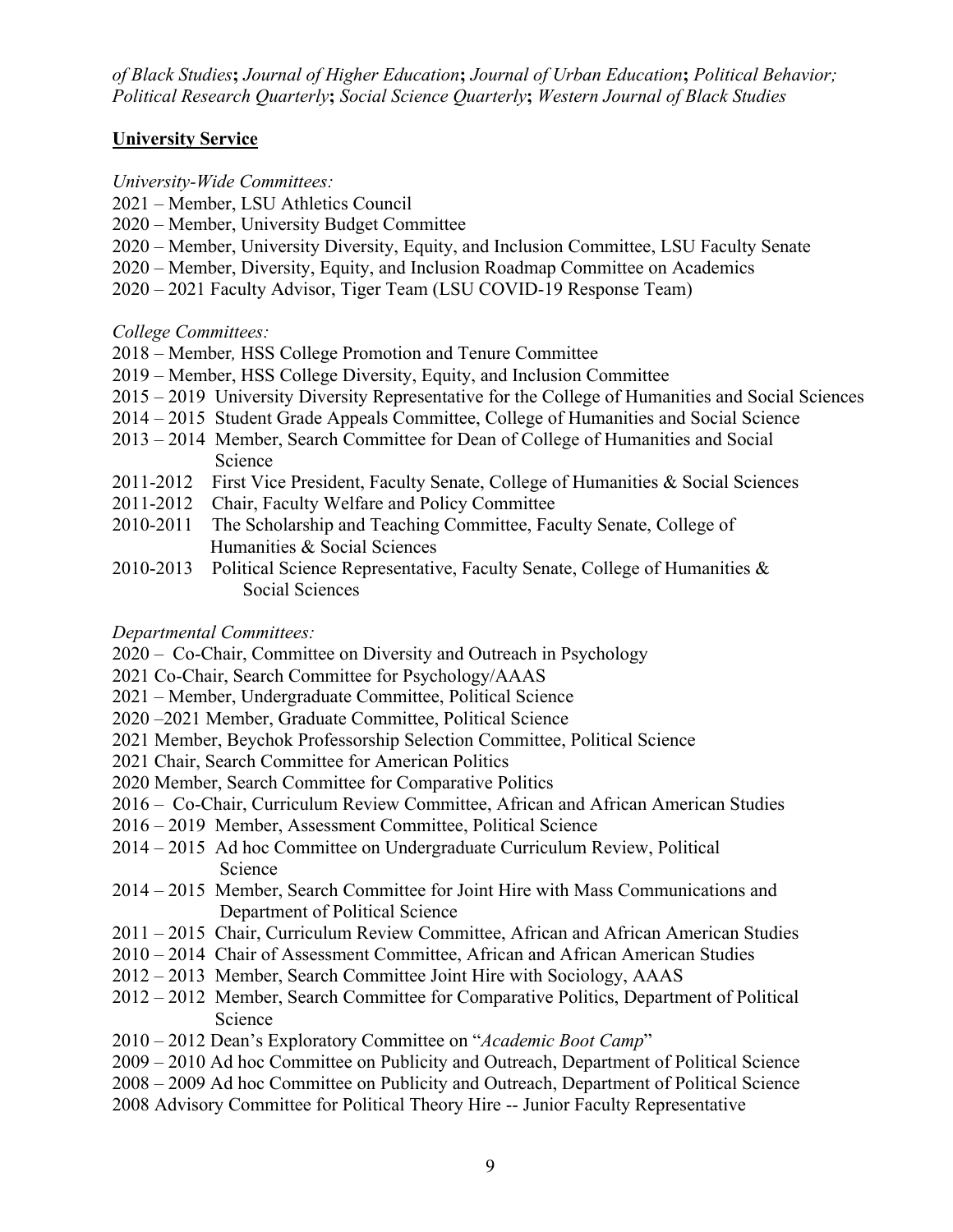- 2007 2008 Manship School Experimental Lab -- Political Science Faculty Representative
- 2007 2008 Academic Affairs Committee, Department of Political Science
- 2006 2007 Research Committee, Department of Political Science
- 2006 2007 Community Relations Committee, African and African American Studies
- 2006 2007 Curriculum Review Committee, African and African American Studies

#### **Ph.D. & M.A. Thesis/Undergraduate Research Committees—Presently**

- M.A. Thesis Committee Member Psychology (Nina Glover)
- Ph.D. Dissertation Committee Member Psychology (Paige Adenuga)
- Ph.D. Dissertation Committee Member Psychology (Grace L. Chen)
- Ph.D. Dissertation Committee Member Sociology (Caitlin Charles)
- Ph.D. Dissertation Committee Member School of Education (Mary Ann Keyes)
- Ph.D. Dissertation Committee Member School of Education (Evante Topp)
- Ph.D. Dissertation Committee Member School of Education (Relius Johnson)
- Ph.D. Dissertation Committee Chair Political Science (Brook Spurlock)
- Ph.D. Dissertation Committee Co-Chair Political Science (Omar Safir)
- Ph.D. Dissertation Committee Co-Chair Political Science (Sylvia Gonzalez)
- Ph.D. Dissertation Committee Chair Political Science (Eugene B. Johnson)
- Ph.D. Dissertation Committee Member Political Science (Steven Brailsford)

# *Ph.D. & M.A. Thesis/Undergraduate Research Committees—Completed*

Honor's College Thesis Director (McKenzie Connelly)

- M.A. Thesis Committee Member Psychology (Paige Adenuga)
- Ph.D. Dissertation Committee Member School of Education (Marvin Dupiton)
- Ph.D. Dissertation Committee Member Manship School of Mass Communication (Gheni N Platenburg)
- Ph.D. Dissertation Committee Member Department of Educational Theory, Policy and Practice (Melvin Jackson)
- Ph.D. Dissertation Committee Member Department of Educational Theory, Policy and Practice (Melanie Johnson)
- Ph.D. Dissertation Committee Member Department of History (Yvonne Brown)
- Ph.D. Dissertation Committee Member Department of Educational Theory, Policy and Practice (Shanea' Morrison)
- Ph.D. Dissertation Committee Member Manship School of Mass Communication (Ben LaPoe)
- M.A. Thesis Director Department of Political Science (Alexandra Ghara)
- Ph.D. Dissertation Committee Member Department of Educational Theory, Policy and Practice (Kim LeSage)

M.A. Thesis Committee Member – Manship School of Mass Communication (Nicole Henry) Ronald E. McNair Scholars Research Director (Myranda Adams)

M.A. Thesis Director – Department of Political Science (Matt Fowler)

- M.A. Thesis Committee Member Department of Political Science (Lee Cox)
- Honor's College Thesis Director (Abigail Omojola)
- Ph.D. Dissertation Committee Member Manship School of Mass Communication (Yasmine T. Dabbous)

# **Community Service**

*Campus Community:*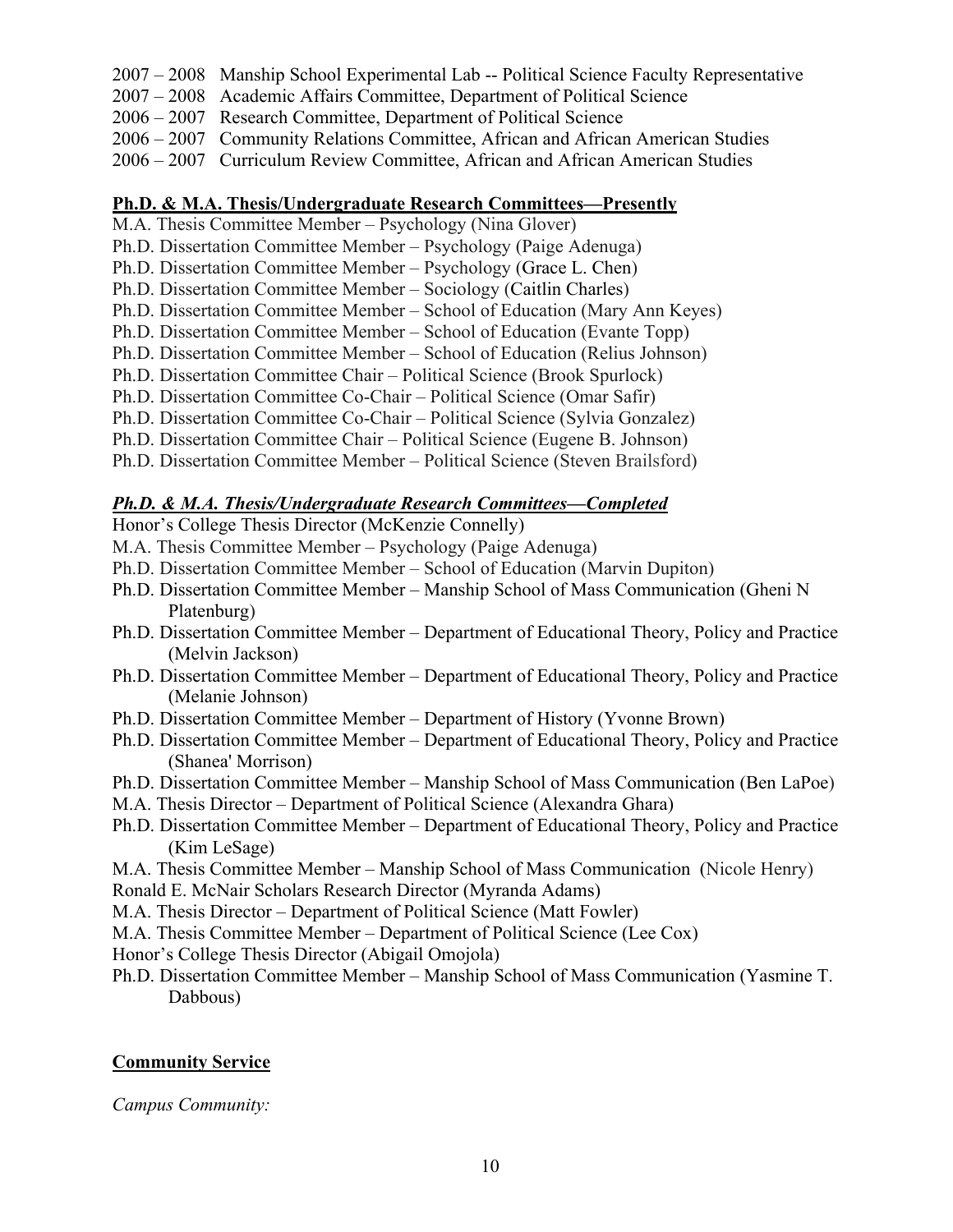- Wednesday, February 3, 2021. Speaker, "2020 Presidential Election: The Power of Misinformation and Unequal Treatment Under the Law." Black Faculty and Staff Caucus
- Wednesday, November 4, 2020. Speaker, "2020 Presidential Election." Black Faculty and Staff Caucus
- Wednesday, October 21, 2020. Speaker, President's Millennial Scholars Program.
- Friday, February 17, 2012. *Faculty Lecture*, College of Humanities & Social Sciences Open House—LSU.
- Friday, February 03, 2012. *Faculty Lecture*, College of Humanities & Social Sciences Open House—LSU.
- Monday, November 14, 2011. *Member*, Ronald E McNair New Student Section Committee— LSU.
- Saturday, August 20, 2011. *Presenter*, Black Male Leadership Initiative Fellows Program: Brother-to-Brother Retreat: Starting Strong, Finishing First—LSU.
- Thursday, June 2, 2011. *Instructor*, Research Seminar II, Pre-Doctoral Scholars Institute— LSU.

Wednesday, June 1, 2011. *Instructor*, Research Seminar I, Pre-Doctoral Scholars Institute— LSU.

- Friday, February 18, 2011. *Faculty Lecture*, College of Humanities & Social Sciences Open House—LSU.
- Wednesday, January 2, 2010. *Presenter* (with Dr. Meghan Sanders), Blacks in Academia Lecture Series--"The President, the News, and the Oil Spill: An Examination of National and State Newspapers' Framing of Obama and his Administration's Response to the Deepwater Horizon Gulf Oil Spill"—LSU.
- Wednesday, October 27, 2010. *Panel Discussant*, Ronald E McNair Graduate School Forum— LSU.
- Tuesday, October 5, 2010. *Panel Discussant*, State of the Black Community, Phi Beta Sigma—LSU.
- Thursday, June 3, 2010. *Instructor*, Research Seminar II, Pre-Doctoral Scholars Institute— LSU.
- Thursday, June 3, 2010. *Panel Discussant*, Preparing for Graduate School, Pre-Doctoral Scholars Institute—LSU.
- Wednesday, June 2, 2010. *Instructor*, Research Seminar I, Pre-Doctoral Scholars Institute— LSU.
- Friday, March 19, 2010. *Faculty Lecture*, College of Arts & Sciences Open House—LSU.

Friday, February 19, 2010. *Panel Discussant*, Content Analysis Roundtable, Department of Political Science—LSU.

Monday, February 1, 2010. *Panel Discussant*, The Impact of Cultural Studies on Engaging Communities of Scholars, Spring Faculty Enrichment Series—LSU.

- Monday, November 16, 2009. *Panel Discussant*, Ronald E McNair Graduate School Forum— LSU.
- Wednesday, October, 14, 2009. *Panel Discussant*, Hip-Hop: Beyond Beats and Rhymes, Black Student Union and Women's Center—LSU.
- Thursday, August 25, 2009. *Speaker*, Improving African American Family, Alpha Kappa Alpha –LSU.
- Sunday, November 2, 2008. *Judge*, Miss Black and Gold Pageant LSU.
- Thursday, October 30, 2008. *Panel Discussant*, Real Talk: Who's Your Pick? LSU.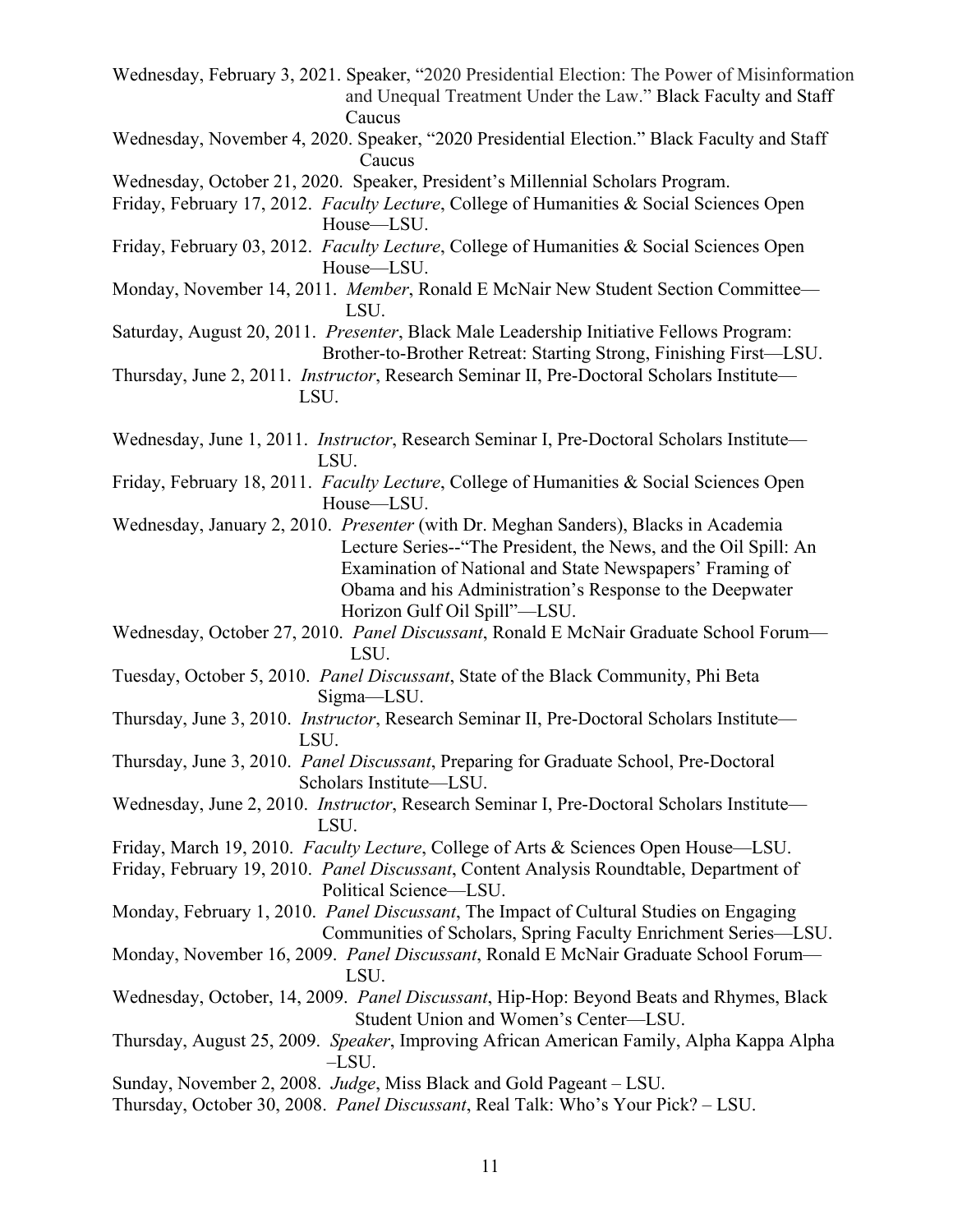- February 12, 2008. *Panel Discussant*, *St*ate of the Adolescent Black Union: 2008 NAACP Week LSU.
- January 21, 2008. *Panel Discussant*, 2008 MLK Commemorative Celebration: Candlelight Vigil/Form LSU.
- April 25, 2007. *Lead Discussant*, Race Relations LSU GHD Horseshoe Community.
- November 13, 2006. *Speaker*, NAACP: Eyes on the Prize Forum LSU.
- September 19, 2006. *Speaker*, Honors College: Black Stereotypes and Their Political Implications LSU.
- *Baton Rouge Area Community:*
- 2015 2016. Assistant Baseball Coach--YMCA
- 2015 2017. Head Basketball Coach--YMCA
- 2014 2017. Head Soccer Coach—Baton Rouge Soccer Club
- 2008- 2015. *Policy Advisor*, Louisiana State Senator Honorable Yvonne Dorsey.
- 2007- 2013. *Middle and High School Academic Tutor*.
- 2009- 2011. *President*, Neighborhood Homeowner's Association.
- Thursday, September 15, 2011. *Presenter*, Race, Place, and Civil Rights Xavier University.
- October 2006-January 2008. *Policy Advisor*, Speaker Pro Tempore of the Louisiana House of Representatives Honorable Yvonne Dorsey.
- Monday, November 1, 2008. *Panel Discussant*, Dialogue on Race: YWCA Bo Campbell Auditorium.
- Thursday, April 23, 2009. *Panelist*, Louisiana Public Broadcasting Live Online Chat on 2009 Louisiana Legislative session.
- Thursday, February, 5, 2009. *Speaker*, The Social and Political Significance of Barack Obama's Presidential Win Ascension Parish Library, Donaldsonville, LA.
- Tuesday, November 18, 2008. *Panel Discussant*, Race and the Presidential Election: YWCA Goodwood Library.
- Thursday, September 25, 2008. *Guest Lecturer*, Correlation and Regression Dr. Huey Perry's Statistics Course – Southern University.
- Tuesday, July 22, 2008. *Speaker*, Ronald E. McNair Scholars Summer Program Southern University.

#### **Media Interviews**

- Monday, January, 13, 2020. "Lacking money and votes, Cory Booker fails to break through a crowded Democratic primary field." *NBC News*.
- Wednesday, October 24, 2012. "Louisiana's Public Square: Louisiana's Youth Vote 2012". *Louisiana Public Broadcasting.*
- Monday, April 2, 2012. "The Louisiana Legislative Black Caucus". *The Jim Engster Show*.
- Wednesday, May 4, 2011. "Last Dem Standing." *Baton Rogue Business Report*.
- Tuesday, January 11, 2011. "GOP Gaining Ground In State." *The Advocate.*
- Sunday, Jun 27, 2010. "Session Wins Little Praise." *The Advocate.*
- Saturday, June 5, 2010. "Oil Disaster Overwhelms Legislative Session." *The Advocate*.
- Saturday, August 16, 2009. "Political Horizons." *The Advocate*.
- Thursday, December 04, 2008. "Obama Helping Other Democrats, But Not Bill Jefferson." *The Times- Picayune*.
- Wednesday, December 03, 2008. "House Stay is Short for Don Cazayoux." *The Times-Picayune*.
- Friday, October 31, 2008. "Program Gives Valuable Info to Potential Voters." *The Daily*